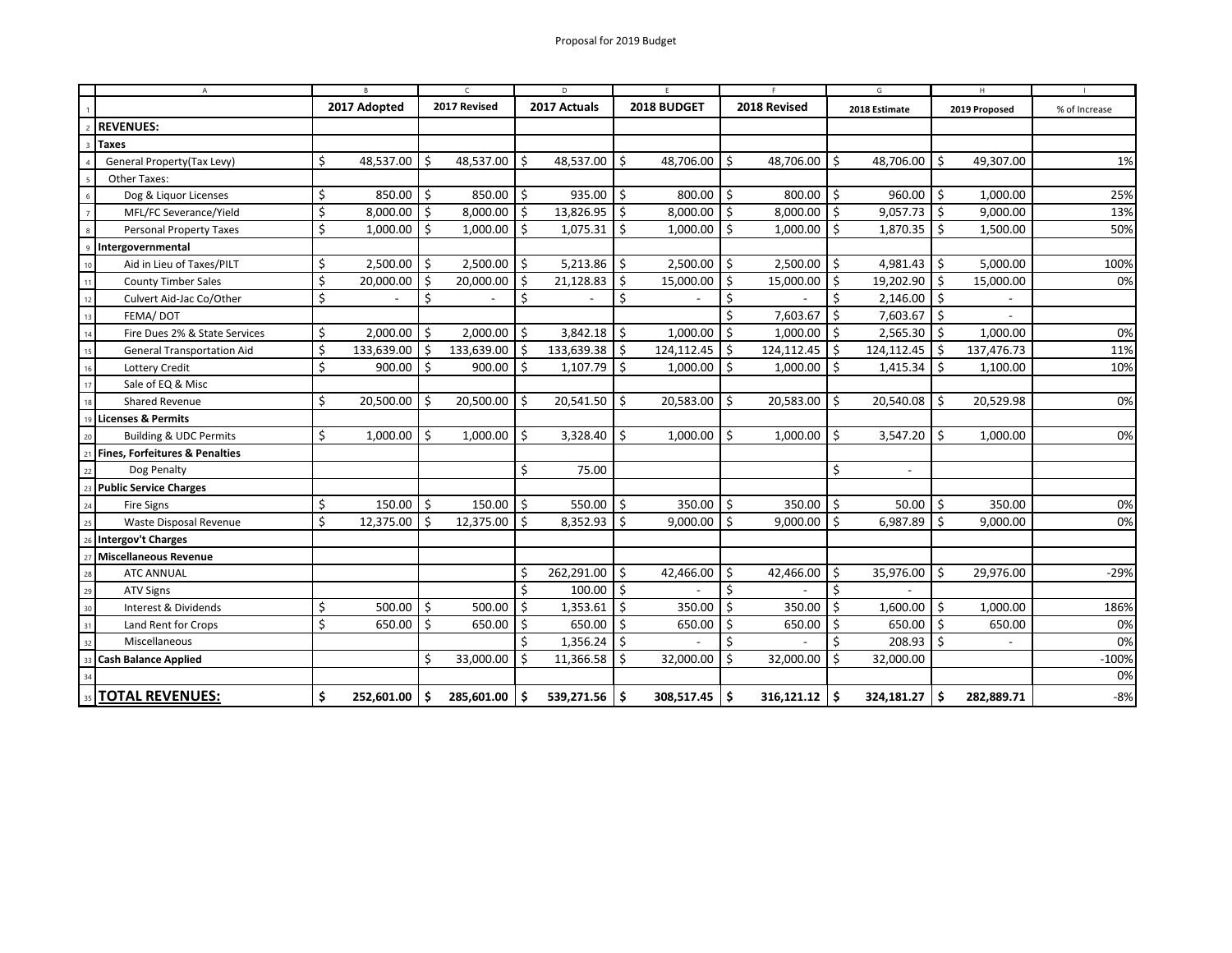|                      | A                                   |             |           |              |                     |              |                      |                    |                     |                     |                   |                    |               |               |           |               |  |
|----------------------|-------------------------------------|-------------|-----------|--------------|---------------------|--------------|----------------------|--------------------|---------------------|---------------------|-------------------|--------------------|---------------|---------------|-----------|---------------|--|
|                      |                                     | 2017 Budget |           | 2017 Revised |                     | 2017 Actuals |                      | 2018 BUDGET        |                     | 2018 Revised        |                   | 2018 Estimate      |               | 2019 Proposed |           | % of Increase |  |
| <b>EXPENDITURES:</b> |                                     |             |           |              |                     |              |                      |                    |                     |                     |                   |                    |               |               |           |               |  |
|                      | <b>General Government</b>           |             |           |              |                     |              |                      |                    |                     |                     |                   |                    |               |               |           |               |  |
|                      | Assessor/Treasurer                  |             |           |              |                     |              |                      |                    |                     |                     |                   |                    |               |               |           |               |  |
| 40                   | <b>Assessor Contract</b>            | \$          | 6.000.00  | \$           | 6.000.00            | Ś            | 6,050.04             | Ŝ.                 | 6,100.00            | \$                  | 6,100.00          | \$                 | 6,466.00      | \$            | 6,150.00  | 1%            |  |
| 41                   | Treasurer-Salary/Meetings           | \$          | 5,168.00  | \$           | 5,168.00            | ا \$         | $5,140.25$ \$        |                    | 5,200.00 $\vert$ \$ |                     | 5,200.00          | \$                 | $5,200.00$ \$ |               | 5,200.00  | 0%            |  |
| 42                   | Treasurer-Mileage                   | \$          | 150.00    | \$           | $150.00$ \$         |              | $21.40$ \$           |                    |                     | \$                  |                   | \$                 | 21.80         | \$            | 150.00    | 0%            |  |
| 43                   | Office Supplies/Postage, etc        | \$          | 2,000.00  | \$           | $2,000.00$ \$       |              | $1,474.85$ \$        |                    | 2,000.00            | \$                  | 2,000.00          | \$                 | 2,000.00      | Ŝ.            | 2,000.00  | 0%            |  |
| 44                   | <b>Board</b>                        |             |           |              |                     |              |                      |                    |                     |                     |                   |                    |               |               |           |               |  |
| 45                   | Chairman-Salary/Meetings            | \$          | 5,168.00  | \$           | 5,168.00            | Ŝ.           | 4,924.96             | Ŝ.                 | 5,200.00            | Ŝ.                  | 3,700.00          | Ś                  | 2,783.31      | \$            | 5,200.00  | 0%            |  |
| 46                   | Mileage for Chairman                | \$          | 550.00    | \$           | 550.00              | S.           | 67.41                | $\vert$ \$         |                     | Ś                   |                   | \$                 | 600.00        | Ŝ.            | 500.00    | 0%            |  |
| 47                   | Supervisor#1 -Salary/Meetings       | \$          | 2,476.00  | \$           | $2,476.00$ \$       |              | $2,350.00$   \$      |                    | 2,500.00            | \$                  | 2,500.00          | \$                 | $2,500.00$ \$ |               | 2,500.00  | 0%            |  |
| 48                   | Mileage for Supervisors             | \$          |           | Ś            |                     | Ś            |                      | Ś.                 |                     | Ś                   |                   |                    |               | Ś.            | 400.00    | 0%            |  |
| 49                   | Supervisor#2- Salary/Meetings       | \$          | 2,476.00  | Ŝ.           | 2.476.00            | Ś            | 2.375.00             | $\mathsf{\dot{S}}$ | 2,500.00            | Ś.                  | 2.500.00          | Ś.                 | 2,500.00      | Ŝ.            | 2,500.00  | 0%            |  |
| 50                   | FICA for Board                      | \$          |           | Ś            |                     | \$           | $738.24$ \$          |                    |                     | \$                  |                   |                    |               | Ś.            |           | 0%            |  |
| 51                   | Dues, Adv, Supplies, Misc           | \$          | 600.00    | \$           | 600.00              | \$           | 1,409.18             | \$                 | 1,200.00            | \$                  | 1,200.00          | Ś.                 | 1,200.00      | \$            | 1,200.00  | 0%            |  |
| 52                   | Clerk                               |             |           |              |                     |              |                      |                    |                     |                     |                   |                    |               |               |           |               |  |
| 53                   | Accountant                          |             |           | \$           | 5,000.00            | \$           | 3,251.00             | \$                 | 2,500.00            | Ŝ.                  | 2,500.00          | \$                 | 1,700.00      | \$            | 1,000.00  | $-60%$        |  |
| 54                   | Clerk Office Supplies/Postage, etc  | \$          | 4,000.00  | \$           | 4,000.00 $\vert$ \$ |              | $1,859.85$ \$        |                    | $2,650.00$ \$       |                     | $2,650.00$ \$     |                    | $2,650.00$ \$ |               | 2,650.00  | 0%            |  |
| 59                   | Clerk-Salary/Meetings               | \$          | 7,536.00  | \$           | 7,536.00            | 5 ا          | $8,355.77$ \$        |                    | 8,000.00            | \$                  | 8,000.00          | ا \$               | 8,000.00      | \$            | 8,000.00  | 0%            |  |
| 56                   | <b>Clerk Training</b>               | \$          |           | \$           |                     | \$           | $936.89$ \$          |                    | 500.00              | Ŝ.                  | $500.00$   \$     |                    | 300.00        | \$            | 1,000.00  | 100%          |  |
| 57                   | Clerk-Mileage                       | Ś.          | 150.00    | \$           | 150.00              | Ś            | $814.28$ \$          |                    | 350.00              | -\$                 | 350.00            | l s                | 350.00        | \$            | 350.00    | 0%            |  |
| 58                   | <b>Total Clerk</b>                  | -\$         | 11,686.00 | \$           | 16,686.00           | \$           | 15,217.79            | \$                 | 14,000.00           | \$                  | 14,000.00         | 5                  | 13,000.00     | \$            | 13,000.00 |               |  |
| 59                   | <b>Election</b>                     |             |           |              |                     |              |                      |                    |                     |                     |                   |                    |               |               |           |               |  |
| 60                   | Election - Workers                  | Ś.          | 1,500.00  | Ŝ.           | $1,500.00$   \$     |              | $1,266.73$ \$        |                    | 3,500.00            | Ŝ.                  | $4,500.00$ \$     |                    | 4,786.00      | Ŝ.            | 1,400.00  | $-60%$        |  |
| 61                   | Election - Adv, Training & Supplies | \$          | 1,250.00  | \$           | 1,250.00            | 5 ا          | $1,839.35$ \$        |                    | 2,500.00            | $\ddot{\mathsf{S}}$ | 4,000.00          | 5 ا                | 3,528.79      | \$            | 2,000.00  | $-20%$        |  |
| 62                   | Legal                               |             |           |              |                     |              |                      |                    |                     |                     |                   |                    |               |               |           |               |  |
| 63                   | Attorney                            | \$          | 3,000.00  | Ŝ.           | 6,000.00            | Ś.           | 4,148.00             | Ŝ.                 | 5,500.00            | Ŝ.                  | 4,500.00          | Ś.                 | 3,800.00      | Ŝ.            | 5,500.00  | 0%            |  |
| 64                   | Insurance                           | \$          | 6,000.00  | \$           | 6,000.00            | ا \$         | $1,048.00$ \$        |                    | 1,100.00            | Ŝ.                  | 1,100.00          | $\vert$ \$         | $1,756.00$ \$ |               | 2,000.00  | 82%           |  |
| 65                   | Forest Crop Law Expenses            | \$          | 1,000.00  | \$           | 1,000.00            | ا \$         | $7,936.65$ \$        |                    | 2,500.00            | \$                  | 2,500.00          | ۱s                 | $5,709.75$ \$ |               | 2,500.00  | 0%            |  |
| 66                   | <b>IRS Penalty</b>                  |             |           |              |                     | \$           | $1,600.00$ \$        |                    |                     | \$                  |                   |                    |               |               |           |               |  |
| 67                   | <b>UDC</b> Inspections              | \$          | 1,000.00  | \$           | 1,000.00            | \$           | $2,975.48$ \$        |                    | 1,000.00            | Ŝ.                  | $1,000.00$ \$     |                    | 2,756.24      | Ŝ.            | 1,000.00  | 0%            |  |
| 68                   | <b>Town Hall</b>                    |             |           |              |                     |              |                      |                    |                     |                     |                   |                    |               |               |           |               |  |
| 69                   | Utilities/Maint/Repairs             | Ś           | 2,500.00  | \$           | 2,500.00            | \$           | $1,973.10$ \$        |                    | 1,000.00            | \$                  | 1,000.00          | \$                 | 1,300.00      | \$            | 1,500.00  | 50%           |  |
|                      | Total General Government   \$       |             | 52,524.00 | \$           | 60,524.00           | Ś            | $62,556.43$ \$       |                    | 55,800.00           | -\$                 | 55,800.00         | Ś                  | 59,907.89     | \$            | 54,700.00 | $-2%$         |  |
| $\overline{7}$       | <b>Health &amp; Human Services</b>  |             |           |              |                     |              |                      |                    |                     |                     |                   |                    |               |               |           |               |  |
| 72                   | Dog Licenses                        | \$          | 850.00    | \$           | $850.00$ \$         |              | $1,000.00$ \$        |                    | $800.00$ \$         |                     | $800.00$   \$     |                    | $1,040.00$ \$ |               | 1,000.00  | 25%           |  |
| 73                   | <b>Public Safety</b>                |             |           |              |                     |              |                      |                    |                     |                     |                   |                    |               |               |           |               |  |
|                      | <b>Fire Protection</b>              | \$          | 11,000.00 | \$           | 11,000.00           | \$           | $10,327.10$ \$       |                    | 10,000.00           | \$                  | 10,000.00         | \$                 | 9,854.70      | \$            | 10,000.00 | 0%            |  |
| 75                   | <b>EMS/First Responders</b>         | \$          | 1,000.00  | \$           | 1,000.00            | $\vert$ \$   | $1,000.00$ \$        |                    | 1,000.00            | $\ddot{\mathsf{S}}$ | 1,000.00          | $\vert$ \$         | 1,000.00      | \$            | 1,000.00  | 0%            |  |
| 76                   | <b>Fire Signs</b>                   | \$          | 450.00    | \$           | 450.00 $\vert$ \$   |              | 416.86 $\frac{1}{2}$ |                    | 350.00              | \$                  | 350.00 $\vert$ \$ |                    | 94.61         | \$            | 350.00    | 0%            |  |
| 77                   | Other Public Safety (LUCA)          |             |           |              |                     | Ś            | 1,937.80             |                    |                     |                     |                   | Ś                  | 600.00        |               |           | 0%            |  |
| 78                   | Total Public Safety \$              |             | 12,450.00 | \$           | 12,450.00           | \$           | $13,681.76$ \$       |                    | 11,350.00           | $\dot{\mathsf{s}}$  | 11,350.00         | $\mathsf{\hat{S}}$ | 11,549.31     | <sup>S</sup>  | 11,350.00 | 0%            |  |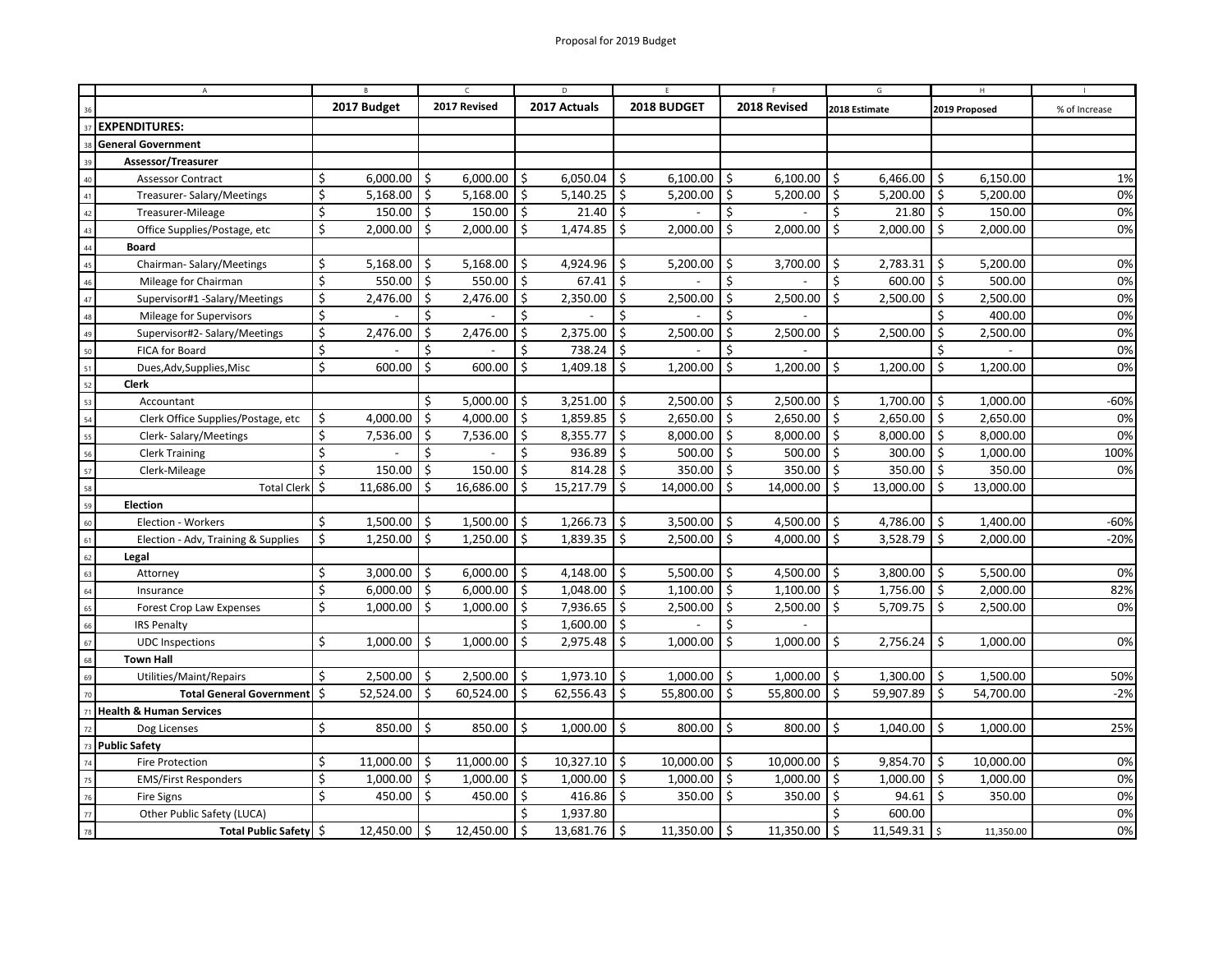|                                     | $\mathsf{A}$                            |     |             |    |                  | D.   |                     |     |                       |     |                   |      |                |                |               |               |  |
|-------------------------------------|-----------------------------------------|-----|-------------|----|------------------|------|---------------------|-----|-----------------------|-----|-------------------|------|----------------|----------------|---------------|---------------|--|
|                                     |                                         |     | 2017 Budget |    | 2017 Revised     |      | 2017 Actuals        |     | 2018 BUDGET           |     | 2018 Revised      |      | 2018 Estimate  |                | 2019 Proposed | % of Increase |  |
| <b>Public Works</b><br>$\mathbf{R}$ |                                         |     |             |    |                  |      |                     |     |                       |     |                   |      |                |                |               |               |  |
| 81                                  | Dump                                    |     |             |    |                  |      |                     |     |                       |     |                   |      |                |                |               |               |  |
| 82                                  | Attendant-Salary                        | \$  | 3.600.00    | \$ | 3.600.00         | Ś.   | 3,064.75            | Ŝ.  | 3,500.00              | \$  | 3,500.00          | Ś    | 3,500.00       | \$             | 3,500.00      | 0%            |  |
| 83                                  | Attendant-Mileage/Other                 |     |             |    |                  |      |                     | Ś.  |                       | \$  |                   | Ś    | 2,889.03       | \$             |               | 0%            |  |
| 84                                  | FICA-Dump Attendant                     | \$  | 275.00      | \$ | 275.00           | \$   | 234.45              |     |                       |     |                   |      |                | Ś.             |               | 0%            |  |
| 85                                  | <b>Waste Disposal Charges</b>           | \$  | 8,500.00    | \$ | 8,500.00         | Ŝ.   | 5,536.00 $\vert$ \$ |     | 7,000.00              | \$  | 7,000.00          | Ś.   | 7,000.00       | Ŝ.             | 7,000.00      | 0%            |  |
| 86                                  | <b>Highway Patrolman</b>                |     |             |    |                  |      |                     |     |                       |     |                   |      |                |                |               |               |  |
| 87                                  | Hwy Patrolman-Salary                    | Ś.  | 17,000.00   | \$ | 17,000.00        | \$   | $12,725.25$ \$      |     | 18,500.00             | \$  | 18,500.00         | \$   | 18,500.00      | \$             | 18,500.00     | 0%            |  |
| 88                                  | Hwy Patrolman-Mileage/Other             |     |             |    |                  |      |                     |     |                       |     |                   | \$   | 40.88          | Ś.             |               | 0%            |  |
| 89                                  | FICA-Patrolman                          | \$  | 1,300.00    | \$ | $1,300.00$ \$    |      | 1,660.41            |     |                       |     |                   |      |                | \$             |               | 20%           |  |
| 90                                  | Unemployment-DWD                        | \$  | 1,500.00    | Ŝ. | $1,500.00$ \$    |      | $432.11$ \$         |     | $1,000.00$ \$         |     | 1,000.00          | Ś.   | 1,000.00       | \$             | 1,000.00      | 0%            |  |
| 91                                  | <b>Highway Equipment</b>                |     |             |    |                  |      |                     |     |                       |     |                   |      |                |                |               |               |  |
| 92                                  | <b>Equipment Purchases</b>              | \$  | 23,000.00   | \$ | $23,000.00$   \$ |      |                     | \$  |                       | Ś.  |                   |      |                | Ś.             |               | 0%            |  |
| 93                                  | Small Eq & Tool Purchases               | \$  | 500.00      | \$ | 500.00           |      |                     | Ś.  | 500.00                | \$  | 500.00            |      |                | Ś.             | 500.00        | 0%            |  |
| 94                                  | Fuel-Diesel & Gas                       | \$  | 8,500.00    | \$ | 8,500.00         | \$   | 5,608.70            | \$  | 5,000.00              | -\$ | 5,000.00          | -\$  | 8,000.00       | \$             | 8,500.00      | 70%           |  |
| 95                                  | Eq Parts/ Repairs/Supplies              | \$  | 5,000.00    | \$ | 5,000.00         | 5    | 13,748.80           | \$  | 7,500.00              | \$  | 7,500.00          | ا \$ | 10,000.00      | \$             | 10,000.00     | 33%           |  |
| 96                                  | <b>Equipment Rent</b>                   | \$  | 500.00      | \$ | $500.00$   \$    |      | 45.00 $\vert$ \$    |     | 450.00                | Ŝ.  | 450.00            |      |                | \$             | 500.00        | 11%           |  |
| 97                                  | <b>Highway Expenses</b>                 |     |             |    |                  |      |                     |     |                       |     |                   |      |                |                |               |               |  |
| 98                                  | Cell Phones/HOTSPOT                     | \$  | 180.00      | \$ | 180.00           | Ŝ.   | 799.84              | \$  | 720.00                | \$  | 720.00            | ۱s   | 480.00         | Ŝ.             | 850.00        | 18%           |  |
| 99                                  | Chip Seal                               | \$  | 98,822.00   | \$ | 98,822.00        | Ś    | 67,990.64           | Ŝ.  | 52,000.00             | Ŝ.  | 52,000.00         |      |                |                |               | $-100%$       |  |
| 100                                 | Crack Seal                              |     |             |    |                  |      |                     |     |                       |     |                   |      |                |                |               | 0%            |  |
| 10                                  | Culverts                                | Ś   | 5,000.00    | \$ | 5,000.00         | Ś    | 17,266.01           | Ŝ.  | 5,000.00              | \$  | 12,603.67         | \$   | 8,300.00       |                |               | $-100%$       |  |
| 102                                 | Gravel                                  | Ś   | 2,000.00    | \$ | 2,000.00         | - Ś  | 1,500.68            |     |                       |     |                   |      |                |                |               | 0%            |  |
|                                     | Hot & Cold Mix/Wedging                  | \$  |             | \$ | $25,000.00$ \$   |      | $39,890.12$ \$      |     | 119,500.00 $\vert$ \$ |     | $119,500.00$   \$ |      | 159,254.00     | \$             | 149,639.71    | 25%           |  |
|                                     | Insurance                               |     |             |    |                  | \$   | 5,589.00 $\vert$ \$ |     | $6,500.00$ \$         |     | $6,500.00$ \$     |      | $4,014.00$ \$  |                | 4,500.00      | $-31%$        |  |
|                                     | <b>Misc Expenses</b>                    |     |             |    |                  | \$   | 228.00              |     |                       |     |                   | \$   | 1,240.00       | \$             | 600.00        | 0%            |  |
|                                     | Patch Mix                               |     |             |    |                  | \$   |                     | \$  | 3,000.00              | -\$ | 3,000.00          | 5    | 1,533.60       | \$             |               | $-100%$       |  |
| 10                                  | Road Signs                              |     |             |    |                  | Ś    | 1,782.42            | Ŝ.  | 297.45                | \$  | 297.45            | 5    | 146.49         | \$             | 150.00        | $-50%$        |  |
|                                     | Salt/Sand                               | \$  | 7,000.00    | \$ | 7,000.00         | \$   | $15,981.55$ \$      |     | 7,000.00              | -\$ | 7,000.00          | ا \$ | 6,993.50       | \$             | 7,000.00      | 0%            |  |
|                                     | <b>Town Shop</b>                        |     |             |    |                  |      |                     |     |                       |     |                   |      |                |                |               | 0%            |  |
|                                     | Utilities/Maint/Repairs                 | Ś.  | 4,000.00    | \$ | 4,000.00         | \$   | 2,180.69            | Ŝ.  | $3,000.00$   \$       |     | $3,000.00$ \$     |      | 3,500.00       | \$             | 3,500.00      | 17%           |  |
|                                     | total highway                           | Ś.  | 174,302.00  | S. | 199,302.00       | ۱\$  | 187,429.22 \$       |     | 229,967.45            | Ŝ.  | $237,571.12$ \$   |      | 223,002.47     | $\ddot{\zeta}$ | 205,239.71    | $-11%$        |  |
|                                     | Total Public Works   \$                 |     | 186,677.00  | Ŝ. | 211,677.00       | Ŝ.   | 196,264.42          | Ś.  | 240,467.45            | \$  | 248,071.12 \$     |      | 236,391.50     | Ŝ.             | 215,739.71    | $-10%$        |  |
|                                     | Recreation & Education - 4H             | Ŝ.  | 100.00      | \$ | $100.00$   \$    |      | $100.00$   \$       |     | $100.00$   \$         |     | $100.00$   \$     |      | $100.00$ \$    |                | 100.00        | 0%            |  |
|                                     | TOTAL EXPENDITURES:                     | Ŝ.  | 252,601.00  | Ś  | 285,601.00       | ۱Ś   | 273,602.61 \$       |     | 308,517.45            | Ś   | $316,121.12$ \$   |      | 308,988.70     | Ŝ.             | 282,889.71    | $-8%$         |  |
|                                     | ATC Money to CD at Coop CU              |     |             |    |                  | Ś    | 249,801.00          |     |                       |     |                   |      |                |                |               |               |  |
|                                     | EXCESS OF REVENUES OVER (UNDER) EXPENIS |     |             | \$ | $\sim$           | Ś    | 15,867.95           | -\$ |                       | \$  |                   | \$   | 15,192.57      | \$             |               |               |  |
|                                     |                                         |     |             |    |                  |      |                     |     |                       |     |                   |      |                |                |               |               |  |
|                                     | ATC FUND CD                             |     |             |    |                  | \$.  | 249,801.00 \$       |     | 249,801.00            | Ŝ.  | 249,801.00        | ۱Ś   | 249,801.00     | \$.            | 250,670.41    |               |  |
|                                     | <b>Building Reserve:</b>                | -\$ | 20,000.00   | Ŝ. | 20,000.00        | 5    | $20,000.00$ \$      |     | 20,000.00             | \$  | 20,000.00 \$      |      | 20,000.00      | \$             | 20,000.00     |               |  |
|                                     | Equipment Reserve: \$                   |     | 5,000.00    | \$ | $5,000.00$ \$    |      | $5,000.00$ \$       |     | $5,000.00$ \$         |     | $5,000.00$ \$     |      | $5,000.00$ \$  |                | 5,000.00      |               |  |
| 126                                 | Undesignated in CDS Reserve: \$         |     | 11,386.47   | \$ | 11,386.47        | l \$ | $12,428.81$ \$      |     | $12,500.00$ \$        |     | 12,500.00 \$      |      | $12,500.00$ \$ |                | 12,812.48     |               |  |
| 127                                 | TOTAL IN CDS: \$                        |     | 36,386.47   | Ŝ. | $36,386.47$ \$   |      | $287,229.81$ \$     |     | 287,301.00            | Ŝ.  | 287,301.00        | ۱s   | 287,301.00     | Ŝ.             | 288,482.89    |               |  |